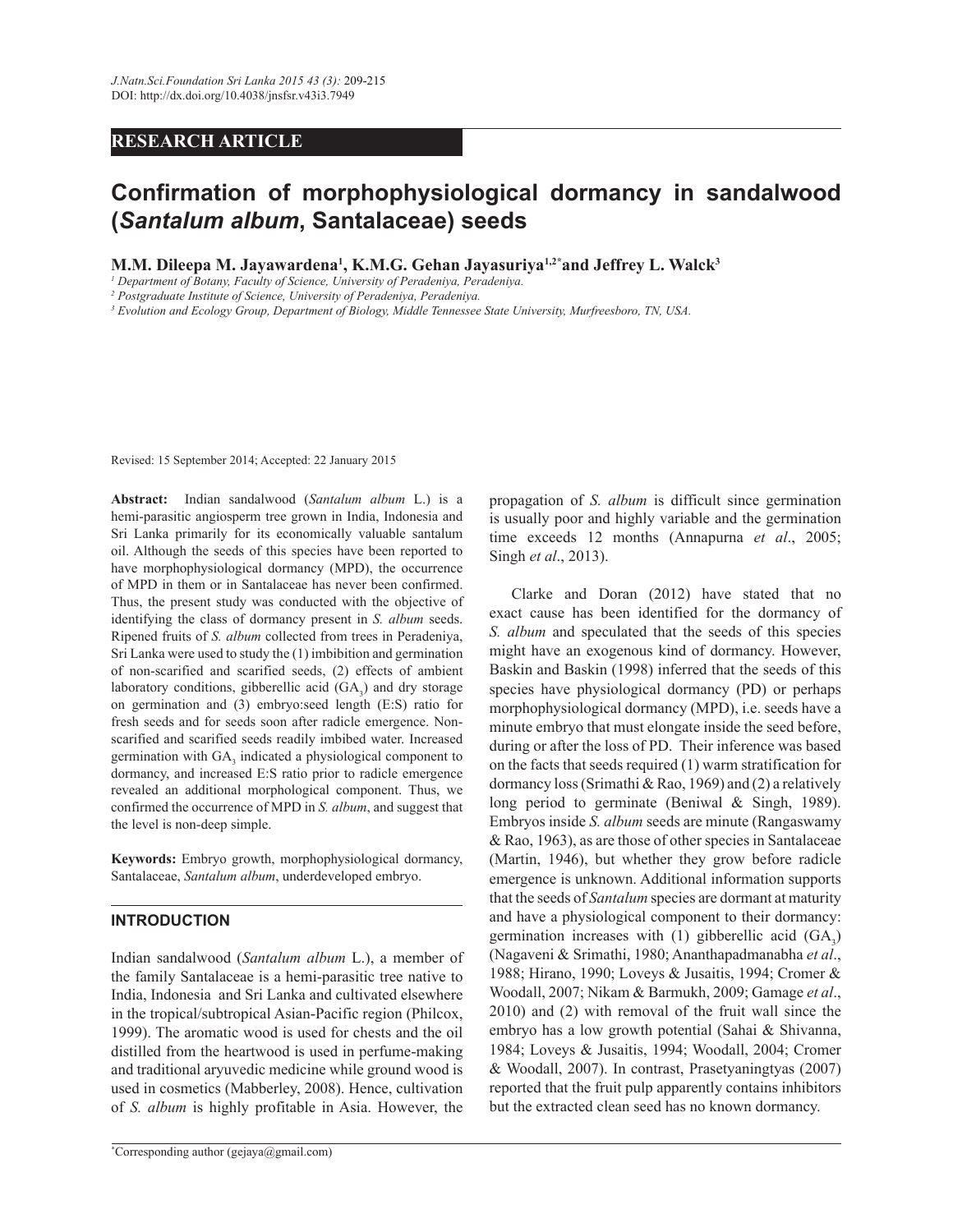*S. album* seeds do not germinate readily in nurseries and takes 2–3 months to start germination (Subasinghe, 2013). Although  $GA_3$  treatment has shown to improve the germination percentage of sandalwood seeds (Etampawala *et al.*, 2000; Annapurna *et al*., 2005; Gamage *et al.*, 2010; Doran, 2012), it is not used in producing *S. album* seedlings as  $GA<sub>3</sub>$  is not used economically. Generally, large numbers of sandalwood seeds are planted in nursery beds and early emerging seedlings (after 2–3 months) are collected for plantations (*personal communication with sandalwood growers*). By selecting the portion of the seed lot that readily germinates, a large number of seeds remain un-germinated and probably dormant. A potential problem that may arise from the long term practice of this cultivation method would be reduced genetic variability in plantations. Thus, the best way to produce seedlings, specially for reforestation activities, would be to use seeds that are non-dormant, [i.e. the proper dormancy break treatment(s) have already been applied], ensuring germination of increased number of seeds. The correct identification of the class of dormancy in seeds of this species is an important first step to determine suitable dormancy breaking treatments.

 The main objective of the present study was to determine the class of dormancy in *S. album* seeds. To do this, we decided to do a full-scale examination and check the presence (or absence) of all dormancy classes (Baskin & Baskin, 2004). The following were studied: (1) imbibition of non-scarified *vs* scarified seeds to test for physical dormancy (PY), (2) the effects of laboratory conditions (which were near-natural), dry storage, and gibberellic acid  $(GA_3)$  on germination of seeds to assess for PD and (3) embryo elongation prior to radicle emergence to examine morphological dormancy (MD). Combinational dormancy would be present if the seeds have PY in conjunction with PD, and MPD would occur if the seeds have  $PD + MD$ . Thus, all experiments taken together would identify the class of dormancy in *S. album*.

# **METHODS AND MATERIALS**

# **Collection of seeds and general laboratory procedures**

Ripened (dark purple) fruits were picked from five mature trees at the University of Peradeniya, Sri Lanka during June 2011 and June 2012. These collections were not mixed but used in separate experiments. Fruits were de-pulped, air dried for 2 h and stored dry in plastic bottles until used in experiments, which were initiated within 2 wks after the collection date. A de-pulped fruit

consisted of the endocarp and the true seed (hereafter, referred to as a seed).

 The ambient temperature and relative humidity in the laboratory were  $\sim 27$  °C and 80 %, respectively, which approximated the conditions out-of-doors in Peradeniya, Sri Lanka. Light during the day ( $\sim$  10 h) was provided by diffuse sunlight through windows and white fluorescent lights in the room; all the lights in the room were turned off at night (hereafter, alternating light/dark). Unless otherwise stated, experiments were conducted on tissue papers moistened with distilled water in 9 cm diameter Petri dishes. The dishes were placed on top of a laboratory bench and the seeds received the alternating light/dark or kept in complete darkness. Complete darkness was provided by wrapping the Petri dishes with black varnish paper. Manual scarification of seeds was done using a scalpel. For each experiment, seeds were selected randomly. Radicle emergence (at least 1 mm) was the criterion for germination.

## **Imbibition of seeds**

Two samples of 15 non-scarified (intact) and 15 manually scarified seeds each were weighed individually with a digital balance to the nearest 0.001 g. The seeds were placed on moist tissue papers in Petri dishes, which were positioned on a bench in light/dark conditions. The seeds were retrieved from the Petri dishes at time intervals shown in Figure 1. When retrieved, they were lightly blotted to remove excess water, reweighed individually and returned to the Petri dishes until the next weighing for a total of 26 d.

# **Effect of laboratory conditions on germination**

Two samples with three replicates of 15 non-scarified seeds each and two samples of 15 manually scarified seeds each were placed on moist tissue papers in Petri dishes. The dishes were positioned on a bench with one sample from each seed condition (i.e. non-scarified or scarified) given the alternating light/dark, and the other sample was kept in darkness. Seed samples in alternating light/dark were observed at 2-d intervals for 30 d, while the samples kept in darkness were observed after 30 d (at the end of the experiment).

# **Effect of gibberellic acid on germination**

Three samples with three replicates containing 15 nonscarified seeds each and three samples with 15 manually scarified seeds each were placed on tissue papers moistened with distilled water and 100 ppm or 500 ppm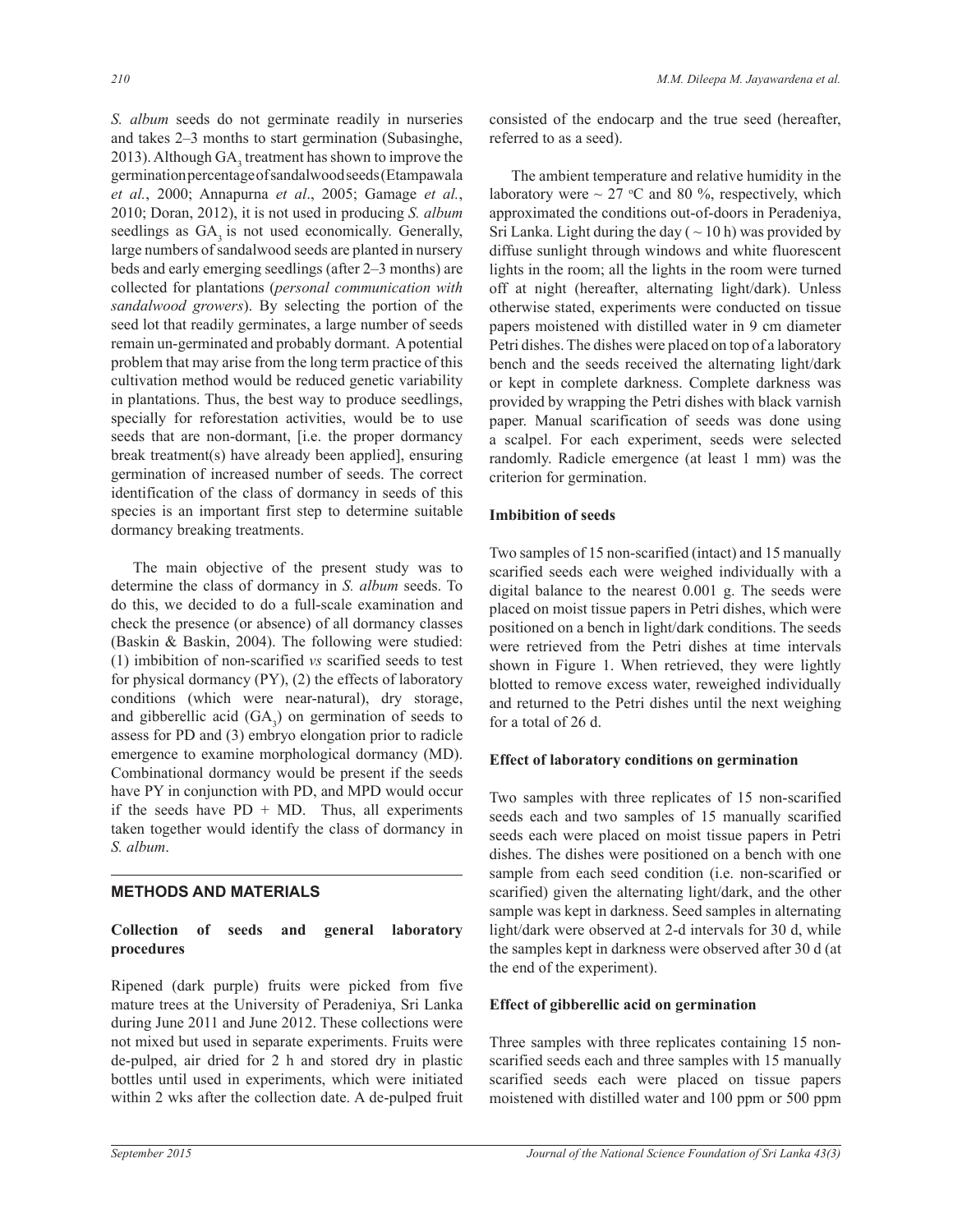GA<sub>2</sub> (i.e. each seed condition was tested on water and on both GA<sub>3</sub> concentrations). The samples were positioned on a bench in alternating light/dark. The seeds were observed as mentioned previously.

#### **Effect of dry storage on germination**

Eight samples with three replicates of 15 (non-scarified) seeds each were stored dry in plastic bottles in the laboratory. Two samples each were retrieved after 2, 4, 7 and 11 months of storage and tested for germination on tissue papers moistened with distilled water or 500 ppm  $GA<sub>3</sub>$ . The tests were conducted under the conditions mentioned above and the observations were made as mentioned previously.

#### **Change of embryo length : seed length (E:S) ratio**

Two studies were conducted. The first study was done to monitor the development of embryo within the seed under laboratory conditions. Two samples of 24 (non-scarified) seeds each were placed on tissue papers in Petri dishes moistened with distilled water or with 500 ppm  $GA_3$ ; the dishes were positioned on a bench in alternating light/ dark. Three seeds each were retrieved from each sample at 0, 2, 7, 8, 11, 14, 21 and 22 d after the experiment was initiated until the seeds started to germinate. The 0 day measurement was done on the seeds that imbibed for 24 h on both solutions. The seeds were cut open with a razor blade, and the embryo length (E) and seed length (S) were measured with a ruler to the nearest 1 mm, and E:S ratio was calculated. Seeds were photographed using a digital camera (Nikon 3100D) with a 40 mm macro lens.

 The second study compared the E:S ratio of the seeds before and soon after germination. Two samples with 15 seeds each were established. Seeds in one of the two samples were placed on tissue papers moistened with distilled water and kept for 24 h on a bench in alternating light/dark. After 24 h, the embryo and seed lengths were measured and the E:S ratio calculated. Seeds in the other sample were placed on tissue papers moistened with 500 ppm  $GA_3$ . The E:S ratio was determined in these seeds when the radicle had emerged by  $< 0.5$  mm.

#### **Statistical analyses**

Statistical analyses were conducted using MINITAB software (MINITAB® release 14.1, MINITAB Inc., Quality Plaza, PA, USA). Percentage imbibition data and percentage germination data were arcsine square root transformed prior to analyses. Imbibition of non-scarified and scarified seeds was analysed with a pooled t-test. Two-way ANOVAs were conducted to analyse the results of the following experiments: laboratory conditions [scarification (non-scarified *vs* scarified) and light regime (alternating light/dark *vs* complete darkness) as factors];  $GA_3$  [solution (water *vs* two  $GA_3$  concentrations) and scarification as factors], and dry storage [solution (water  $\mathcal{W}$ s GA<sub>3</sub>) and storage time as factors].

## **RESULTS**

#### **Imbibition of seeds**

Mass increase of non-scarified seeds was not significantly different from that of manually scarified seeds on the last day of measurement ( $t = 0.64$ ,  $p = 0.53$ ). The mass of both non-scarified and manually scarified seeds increased rapidly during the first 100 hours and then no (or little) further increase of mass was observed (Figure 1). The mass of non-scarified seeds increased  $20 - 22$  %, while that of manually scarified seeds increased  $27 - 29$ %.



**Figure 1:** Mass increase during imbibition of non-scarified (intact) fresh (NS) and manually scarified fresh (MS) *S. album* seeds at ambient laboratory temperature and relative humidity conditions. Error bars  $\pm$  SD.

#### **Effect of laboratory conditions on germination**

Neither scarification ( $F = 1.00$ ,  $p = 0.34$ ) nor light regime  $(F = 0.98, p = 0.37)$  significantly affected the germination, and the response for non-scarified *vs* scarified seeds was similar between light regimes (interaction,  $F = 1.00$ ,  $p = 0.34$ ). For non-scarified seeds, none germinated in either light regimes (data not shown). For scarified seeds, only  $3.3 \pm 5.7$  % (mean  $\pm$  SD) germinated in light/dark and none did so in the darkness.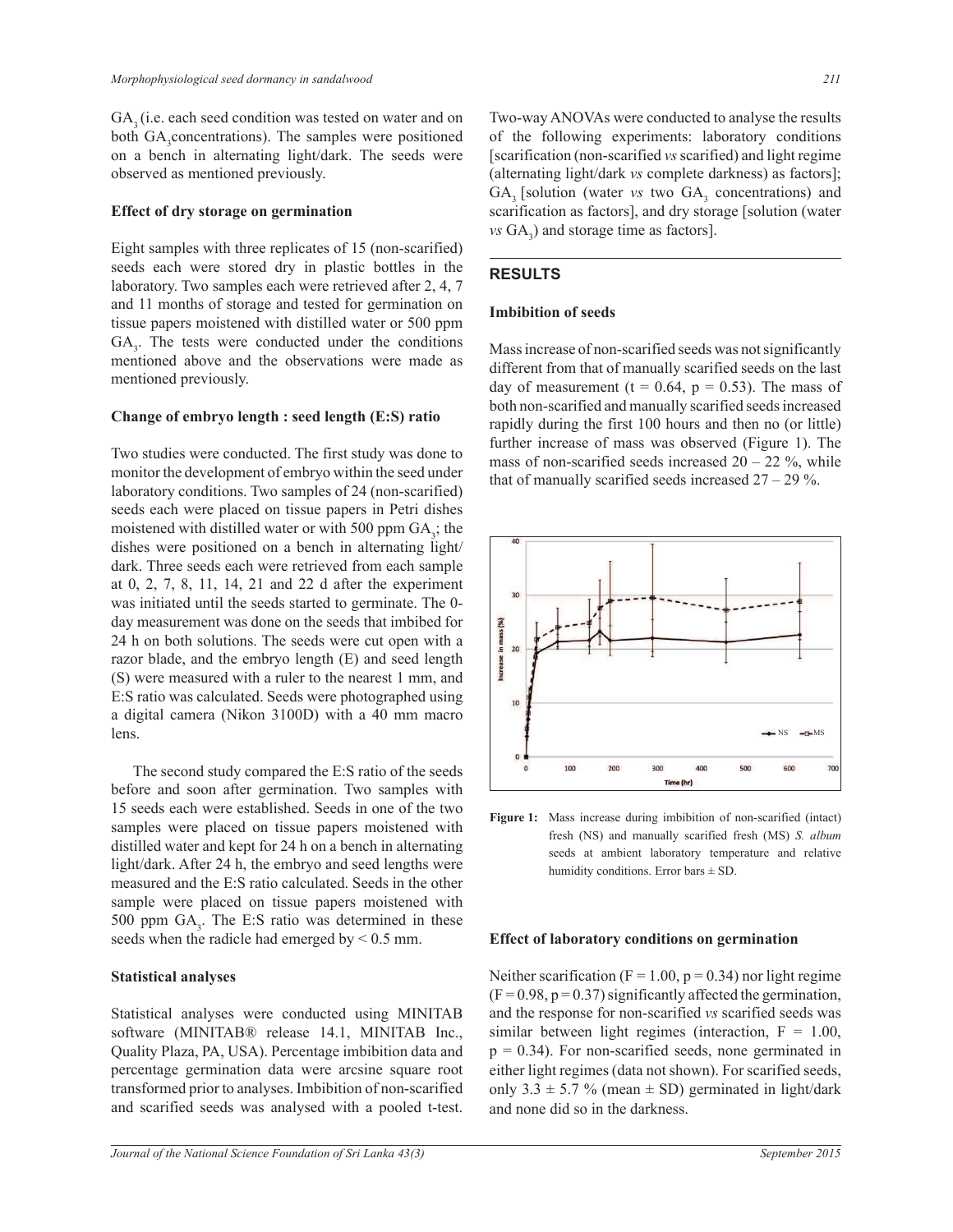## **Effect of gibberellic acid on germination**

GA<sub>3</sub> (F = 72.43, p < 0.001) and scarification (F = 15.87,  $p = 0.002$ ) significantly affected germination, but the response to  $GA_3$  gradient [0 (distilled water) to 100 to 500 ppm GA<sub>3</sub>] was similar between non-scarified *vs* scarified seeds (interaction,  $F = 2.74$ ,  $p = 0.058$ ). Treatment with GA<sub>2</sub> specially with 500 ppm for both non-scarified and scarified seeds significantly enhanced the germination (Figure 2).

## **Effect of dry storage on germination**

Although storage time  $(F = 3.30, p = 0.031)$  and  $GA<sub>3</sub>$  $(F = 169.90, p < 0.001)$  significantly affected germination, the response to different solutions remained relatively constant over time (interaction,  $F = 0.93$ ,  $p = 0.467$ ). Germination of seeds placed on distilled water was low, and that of the seeds on  $GA_3$  was high regardless of the storage time (Figure 3).

## **Change of embryo length:seed length (E:S) ratio**

The initial mean  $(\pm SD)$  E:S ratio of the seeds was 0.61  $\pm$  0.10 and it was 0.87  $\pm$  0.06 within < 24 hours after



**Figure 3:** Germination of *S. album* seeds stored dry in plastic bottles for 0, 2, 4, 7 and 11 months at ambient laboratory temperature and relative humidity conditions. Germination experiments were conducted on distilled water or on 500 ppm gibberellic acid  $(GA_3)$  at ambient laboratory temperature and alternating light/dark conditions. Different lowercase letters indicate significant differences between solutions for the same storage time and different uppercase letters indicate significant differences among storage times within the same solution (LSD mean separation,  $p = 0.05$ ). Error bars  $\pm$  SD.



**Figure 2:** Germination of non-scarified (NS) and manually scarified (MS) *S. album* seeds on three solutions: distilled water, 100 ppm  $GA_3$  and 500 ppm  $GA_3$  at ambient laboratory temperature and alternating light/dark conditions for 30 days. Different lowercase letters indicate significant differences between NS/MS treatments within the same solution and different uppercase letters indicate significant differences among solutions within the same NS or MS treatment (LSD mean separation,  $p = 0.05$ ). Error bars  $+$  SD.



**Figure 4:** Embryo:seed length ratio of *S. album* on distilled water or on 500 ppm  $GA_3$  at ambient laboratory temperature and alternating light/dark conditions. Different lowercase letters indicate significant differences between solutions at the same measurement time and different uppercase letters indicate significant differences among measurement times within the same solution (LSD mean separation,  $p = 0.05$ ). Dashed line depicts the E:S ratio within < 24 hours of radicle emergence. Error bars  $\pm$  SD.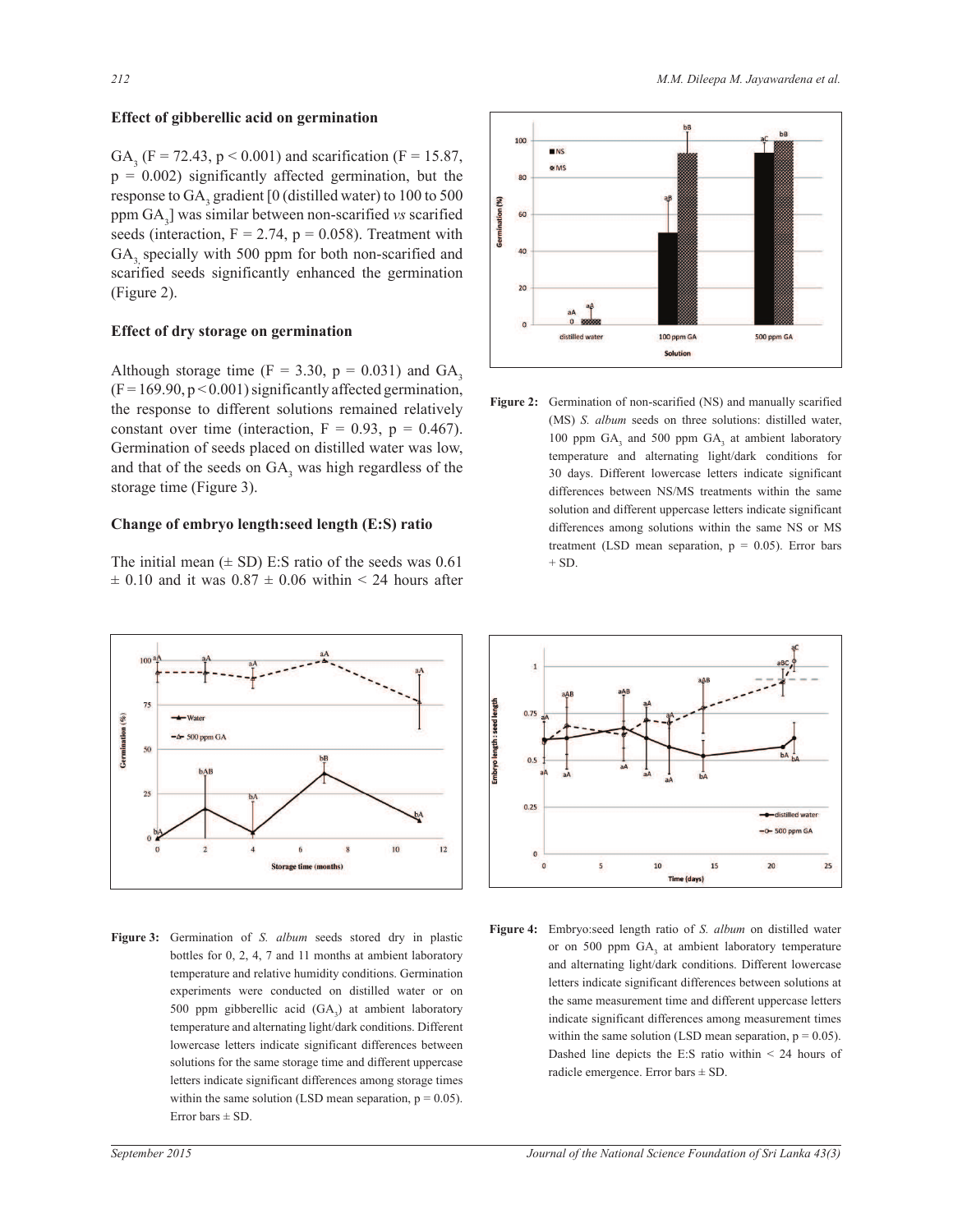germination (Figures 4, 5A, 5B). Thus, the embryo elongated  $\sim$  40 % within the seed before radicle emergence. E:S ratio did not increase over the 22-day period for seeds on distilled water (Figure 4). In contrast, the ratio remained nearly constant up to day 11 for seeds on GA<sub>3</sub>, then increased dramatically and reached  $0.91 \pm 0.07$  at day 22 at which 100 % germination was observed. Cotyledons, plumule and epicotyl continued to grow until the plumule emerged, which occurred after  $7 - 10$  days from radicle emergence (Figure 5C and D). Compared to the drawings and descriptions in Martin (1946) and in Baskin and Baskin (2007), the embryo shape in *S. album* seeds can be classified as linear.



**Figure 5:** Stages of embryo growth for *S. album* seeds: 1 hour after imbibition at ambient laboratory temperature and relative humidity conditions (A); within < 24 h of radicle emergence (B); 5 days after radicle emergence (C) and 7 days after radicle emergence (D)

> CT, cotyledons; EA, embryo axis; ED, endosperm; HC, hypocotyl; PL, plumule; RD, radicle

## **DISCUSSION AND CONCLUSION**

A very low percentage of fresh (both non-scarified and scarified) *S. album* seeds germinated on distilled water in alternating light/dark or in darkness during 30 days. Baskin and Baskin (2003) suggested a 30-day cut-off to distinguish between the seeds that are non-dormant *versus* the seeds that have some class of dormancy. Since the majority of *S. album* seeds did not germinate within 30 days, we conclude that they are dormant at

maturity. The results of the present study do not support Prasetyaningtyas's (2007) report that clean seeds have no known dormancy. Besides, we are uncertain as to what was meant by 'clean seed'. It would not be surprising if germination was enhanced following the removal of the fruit wall (i.e., using 'clean seed') since it provides a physical barrier for germination in *Santalum* species (Sahai & Shivanna, 1984; Loveys & Jusaitis, 1994; Woodall, 2004). However, this physical barrier does not prevent the imbibition of water. Non-scarified seeds of *S. album* readily imbibed water to the same extent and at about the same rate as scarified seeds. Thus, we can rule out the possibility of seeds having  $PY$  or  $PY + PD$ . This result is not too surprising since PY or PY + PD are not known to occur in seeds of any member of the Santalales (Baskin & Baskin, 2003).

 $GA<sub>3</sub>$  greatly enhanced the germination of both non-scarified and scarified seeds of *S. album* regardless of the length of dry storage. However,  $100$  ppm  $GA$ , treatment was more effective for manually scarified seeds compared to intact seeds. The enhancement of germination of *S. album* seeds by  $GA_3$  has been reported by several other researchers (Etampawala *et al*., 2000; Annapurna *et al.*, 2006; Gamage *et al*., 2010; Doran, 2012). Thus, the seeds of this species have a physiological component to dormancy that can be overcome with  $GA<sub>3</sub>$ . Seeds of *S. album* are similar to those of the other species with non-deep or intermediate levels of PD (as opposed to deep PD), since GA<sub>3</sub>-treated seeds readily germinated (Baskin & Baskin, 2004). To distinguish between nondeep and intermediate levels of PD, information is needed on the temperature required for dormancy break, which was not tested in the present study. Non-deep PD is broken by warm or cold stratification, whereas intermediate PD needs cold stratification (Baskin & Baskin, 2004). Moreover, scarification may promote germination in seeds with non-deep PD. Based on the study by Srimathi and Rao (1969) who reported that the seeds of *S. album* germinated at  $24 - 27$  °C (within the range of warm stratification) and our data, which showed that scarification enhanced germination, we suggest that the level of PD would be non-deep.

 Embryos inside *S. album* seeds had to grow  $\sim$  40 % prior to radicle emergence showing that they are 'underdeveloped' at maturity, i.e. they have distinguishable cotyledons and a radicle but they must elongate inside the seed before radicle emergence. Although Baskin and Baskin (2007) considered underdeveloped embryos to have an E:S ratio  $\leq 0.5$ , the E:S ratio in *S. album* seeds was 0.61. Thus, the E:S ratio for the seeds of this species is slightly higher than that for the other species with linear underdeveloped embryos.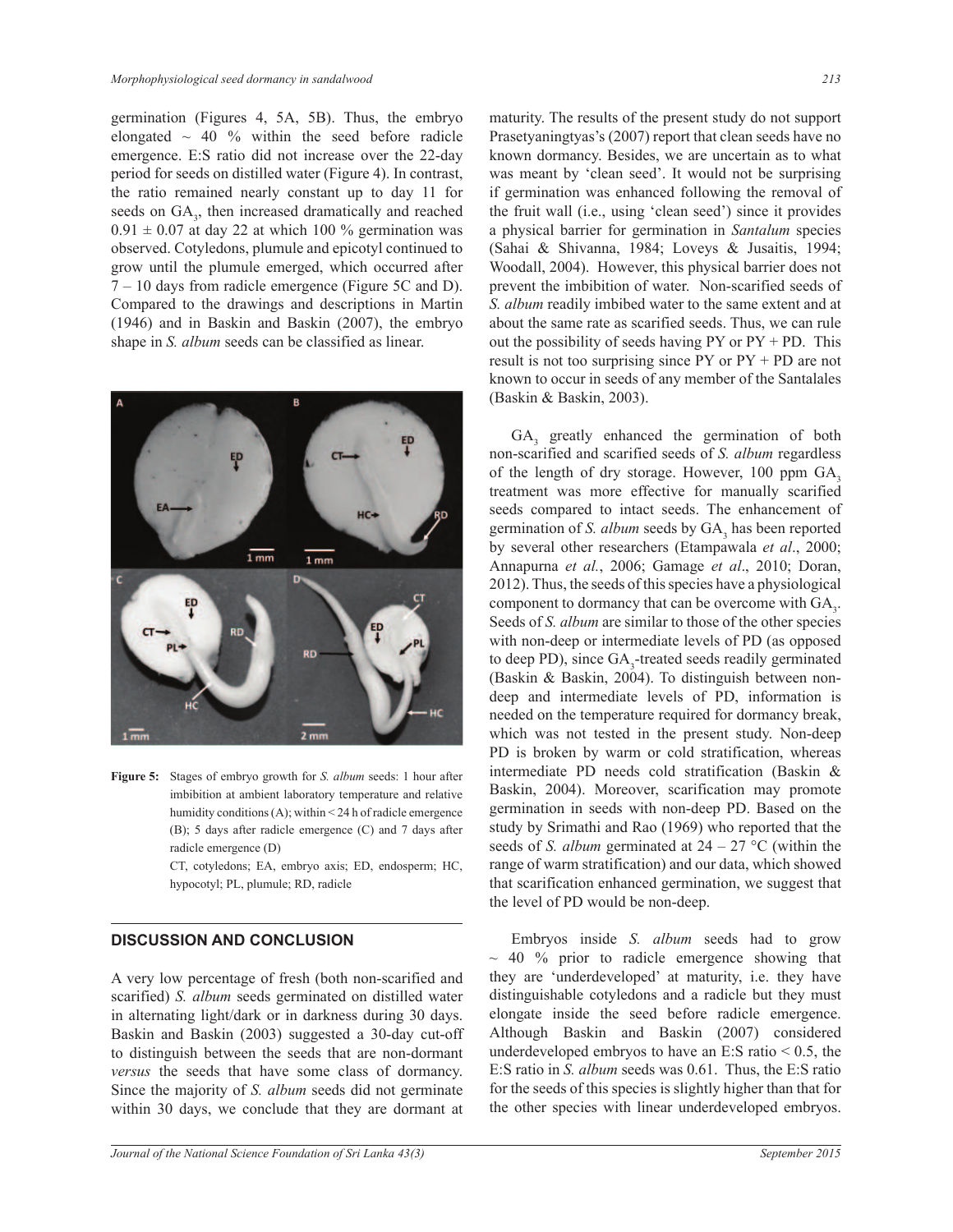Overall, the seeds of *S. album* also have a morphological component to dormancy and can be classified as having MPD, confirming the inference in Baskin and Baskin (1998). Several levels of MPD are recognised (Baskin & Baskin, 2004), but most of them can be ruled out since warm stratification enabled embryo growth as judged by germination (Srimathi & Rao, 1969). Thus, we suggest that the seeds of *S. album* have non-deep simple MPD.

 Herein, we identified that the class of dormancy in *S. album* seeds is MPD, which can be effectively alleviated with  $GA<sub>3</sub>$ . The present study is the first time that MPD has been confirmed in *S. album* seeds, and to the best of our knowledge, in seeds of any Santalaceae species. Although additional work is needed, we suggest that the level of MPD in *S. album* seeds is non-deep simple. The study further confirms the effectiveness of  $GA_3$  treatment (soaking seeds in a  $GA_3$  solution prior to sowing them in nursery beds) on increasing the number of seeds that germinate for the establishment of *S. album* plantations. However, no promising low cost method to break the dormancy of *S. album* seeds was found. Luckily, the seeds can be stored dry in plastic bottles for about one year without a large impact on germination. However, even after dry storage the seeds should be treated with  $GA<sub>3</sub>$  for germination.

### **REFERENCES**

- 1. Ananthapadmanabha H.S., Nagaveni H.C. & Rai S.N. (1988). Dormancy principals in sandal seeds (*Santalum album* Linn.). *Myforest* **24**: 22 ‒ 24.
- 2. Annapurna D., Rathore T.S. & Somashekhar P.V. (2005). Impact of clones in a clonal seed orchard on the variation of seed traits, germination and seedling growth in *Santalum album* L. *Silvae Genetica* **5**: 153 ‒ 160.
- 3. Baskin C.C. & Baskin J.M. (1998). *Seeds: Ecology, Biogeography, and Evolution of Dormancy and Germination*. Academic Press, San Diego, USA.
- 4. Baskin J.M. & Baskin C.C. (2003). Classification, biogeography, and phylogenetic relationships of seed dormancy. *Seed Conservation: Turning Science into Practice* (eds. R.D. Smith, J.B. Dickie, S.H. Linnington, H.W. Pritchard & R.J. Probert), pp.  $518 - 544$ . The Royal Botanic Gardens, Kew, UK.
- 5. Baskin J.M. & Baskin C.C. (2004). A classification system for seed dormancy. *Seed Science Research* **44**: 1 ‒ 16. DOI: http://dx.doi.org/10.1079/ssr2003150
- 6. Baskin C.C. & Baskin J.M. (2007). A revision of Martin's seed classification system, with particular reference to his dwarf-seed type. *Seed Science Research* **17**: 11 ‒ 20. DOI: http://dx.doi.org/10.1017/S0960258507383189
- 7. Beniwal B.S. & Singh N.B. (1989). Observations of the flowering, fruiting and germination behaviour of some useful forest plants of Arunachal Pradesh. *Indian Forester*  **115**: 216 − 227.
- 8. Clarke B. & Doran J. (2012). Review of *Santalum album* L. seed pre-germination treatment with a focus of low cost methods. *Proceedings of the International Sandalwood Symposium*, 21 ‒ 24 October, 2012, Honolulu, Hawaii.
- 9. Cromer E.L. & Woodall G. (2007). Breaking mechanical dormancy in quandong using silica gel and enhancing germination response using gibberellic acid. *Alcoa World Alumina Australia* **28**: 1 ‒ 10.
- 10. Doran J. (2012). Review of *Santalum album* seed pre-germination treatments with a focus on low cost methods. *Proceedings of International Sandalwood Symposium*, 21 ‒ 24 October, 2012, Honolulu, Hawaii.
- 11. Etampawala E.R.L.B., Tennakoon K.U., Gunatilleke C.V.S., Gunatilleke I.A.U.N. & Ekanayake S.P. (2000). Germination and seedling ecology of *Santalum album* L.. *Proceedings and Abstract of the Annual Research Sessions University of Peradeniya*, October 23, University of Peradeniya, p. 196.
- 12. Gamage Y.M.M., Subasinghe S.M.C.U.P. & Hettiarachchi D.S. (2010). Change of seed germination rate with storage time of *Santalum album* L. (Indian sandalwood) seeds. *Proceedings of the 15th International Forestry and Environment Symposium* (eds. D.M.H.S.K. Ranasinghe, B.M.P. Singhakumara, H.S. Amarasekera, N.J.G.J. Bandara, U.A.D.P. Gunawardana & S.M.C.U.P. Subasinghe), volume 15, Department of Forestry and Environmental Science, University of Sri Jayewardenepura, pp.  $279 - 281$ .
- 13. Hirano R.T. (1990). Propagation of *Santalum*, sandalwood tree. *USDA Forest Service General Technical Reports* **122**:  $43 - 45.$
- 14. Loveys B.R. & Jusaitis M. (1994). Stimulation of germination of quandong (*Santalu macuminatum*) and other Australian native plant seeds. *Australian Journal of Botany* **42**: 565 ‒ 574. DOI: http://dx.doi.org/10.1071/BT9940565
- 15. Mabberley D.J. (2008). *Mabberley's Plant Book, a Portable Dictionary of Plants, their Classification and Uses*, 3rd
- edition. Cambridge University Press, Cambridge, UK. 16. Martin A.C. (1946). The comparative internal morphology of seeds. *American Midland Naturalist* **36**: 513 ‒ 660.
- DOI: http://dx.doi.org/10.2307/2421457 17. Nagaveni H.C. & Srimathi R.A. (1980). Studies on germination of the sandal seeds, *Santalum album* Linn. II. chemical stimulant for germination. *Indian Forester* **106**:  $792 - 799.$
- 18. Nikam T.D. & Barmukh R.B. (2009). GA<sub>3</sub> enhances *in vitro* seed germination in *Santalum album*. *Seed Science and Technology* **37**: 276 ‒ 280. DOI: http://dx.doi.org/10.15258/sst.2009.37.2.02
- 19. Philcox D. (1999). Santalaceae. *A Revised Handbook to the Flora of Ceylon* (eds. M.D. Dassanayake & F.R. Fosberg), pp. 199 - 201. CRC Press, Boca Raton, FL, USA.
- 20. Prasetyaningtyas M. (2007). *Santalum album L. Seed*  Leaflet No. 116, pp. 1 – 2. Forest and Landscape Denmark, Hørsholm, Kongevej, Denmark.
- 21. Rangaswamy N.S. & Rao P.S. (1963). Experimental studies on *Santalum album* L. -establishment of tissue culture of endosperm. *Phytomorphology* **13**: 450 ‒ 454.